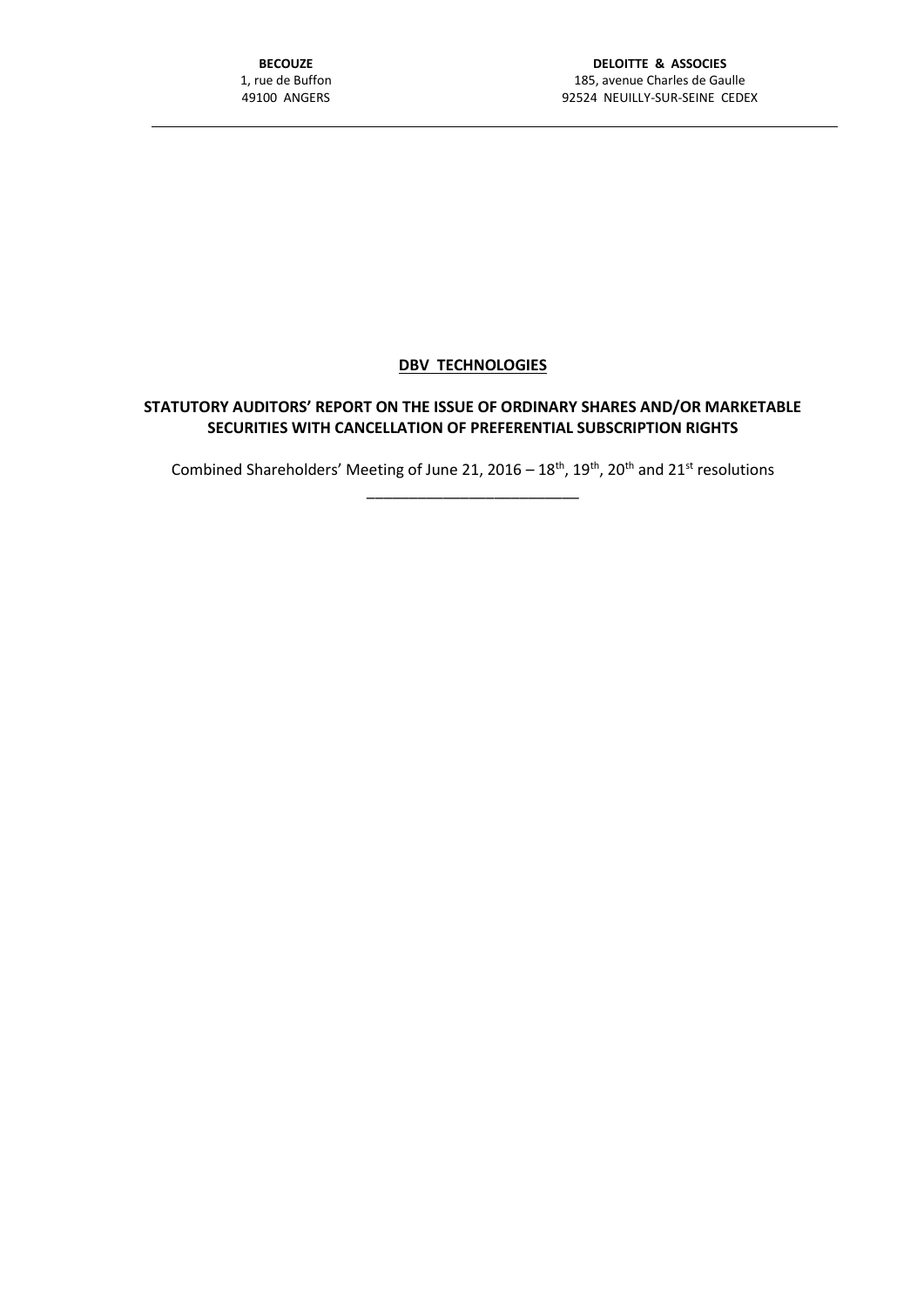## **DBV TECHNOLOGIES** Société Anonyme Headquarters: 177 - 181, avenue Pierre Brossolette 92120 MONTROUGE

*This is a free translation into English of a report issued in the French language and is provided solely for the convenience of Englishspeaking readers. This report should be read in conjunction and construed in accordance with French law and professional auditing standards applicable in France.*

\_\_\_\_\_\_\_\_\_\_

*Statutory auditors' report on the issue of ordinary shares and/or marketable securities with cancellation of preferential subscription rights*

*Combined Shareholders' Meeting of June 21, 2016 – 18th, 19th , 20th and 21st resolutions*

To the Shareholders,

In our capacity as Statutory Auditors of your Company and in accordance with the procedures set forth in Articles L. 228-92 and L. 225-135 *et seq.* of the French Commercial Code (*Code de Commerce*), we hereby report to you on the proposed delegation to the Board of Directors to perform various issues of ordinary shares and/or marketable securities with cancellation of preferential subscription rights, a transaction on which you are asked to vote.

Based on its report, your Board of Directors proposes:

- that shareholders delegate to it, for a period of 26 months as of the date of this Shareholders' Meeting, the authority to decide the following transactions and set the final terms and conditions of these issues and that you cancel your preferential subscription rights:
	- $\circ$  issue, via a public offering, of ordinary shares, and/or ordinary shares conferring entitlement to the allocation of other ordinary shares or debt securities, and/or marketable securities granting access to ordinary shares to be issued by your Company  $(18<sup>th</sup>$  resolution), it being specified that:
		- these securities may be issued in consideration of securities that would have been contributed to the Company as part of a public exchange offer on securities satisfying the conditions set forth in Article L. 225-148 of the French Commercial Code;
		- in accordance with Article L. 228-93 of the French Commercial Code, the marketable securities to be issued may grant access to ordinary shares to be issued by any entity which holds, directly or indirectly, more than half of your Company's share capital or any entity in which the Company holds, directly or indirectly, more than half of the share capital;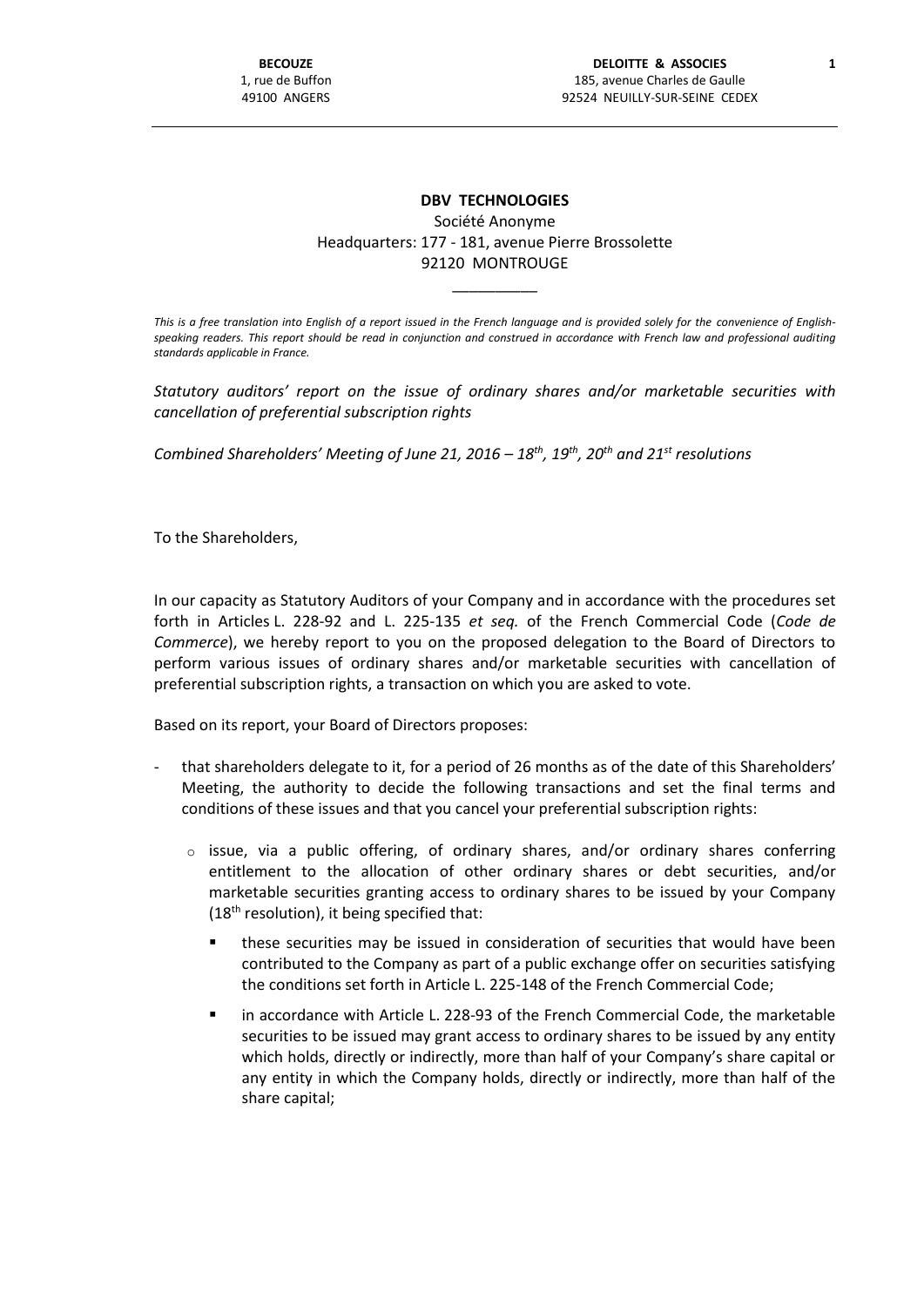- $\circ$  issue, via an offering referred to in section II of Article L. 411-2 of the French Monetary and Financial Code (*Code monétaire et financier*) and for up to a maximum of 20% of the share capital per year, of ordinary shares, and/or ordinary shares conferring entitlement to the allocation of other ordinary shares or debt securities, and/or marketable securities granting access to ordinary shares to be issued by your Company (19<sup>th</sup> resolution), it being specified that in accordance with Article L. 228-93 of the French Commercial Code, the marketable securities to be issued may grant access to ordinary shares to be issued by any entity which holds, directly or indirectly, more than half of your Company's share capital or any entity in which the Company holds, directly or indirectly, more than half of the share capital;
- that shareholders authorize it, under the  $20<sup>th</sup>$  resolution and pursuant to the delegation granted in the 18<sup>th</sup> and 19<sup>th</sup> resolutions, to set the issue price within an annual limit of 10% of share capital.

The par value amount of shares likely to be issued, immediately or in the future, under the  $18<sup>th</sup>$ and 19<sup>th</sup> resolutions may not exceed 30% of share capital as of the date of the decision made by the Board of Directors to increase share capital. These limits will be deducted from the overall limit for the maximum par value amount of the shares likely to be issued under the  $23<sup>rd</sup>$ resolution, i.e. 65% of share capital on the date of this Shareholders' Meeting. Furthermore, should you adopt the  $21<sup>st</sup>$  resolution, the number of securities to be issued may be increased under the terms and conditions set forth in Articles L. 225-135-1 and R. 225-118 of the French Commercial Code and within the aforementioned limits.

It is the responsibility of the Board of Directors to prepare a report in accordance with Articles R. 225-113 *et seq.* of the French Commercial Code. Our role is to express an opinion on the fair presentation of the quantified information extracted from the financial statements, on the proposed cancellation of preferential subscription rights and on certain other information concerning the issue, contained in this report.

We performed the procedures that we deemed necessary in accordance with the professional guidelines of the French National Institute of Statutory Auditors (*Compagnie Nationale des Commissaires aux Comptes*) relating to this engagement. These procedures consisted in verifying the content of the Board of Directors' report relating to this transaction and the terms and conditions governing the determination of the issue price of equity securities to be issued.

Subject to a subsequent review of the terms and conditions of the proposed issues, we have no comments on the terms and conditions governing the determination of the issue price of equity securities to be issued presented in the Board of Directors' report.

As the final terms and conditions of the issues have not been determined, we do not express an opinion thereon and, as such, on the proposed cancellation of preferential subscription rights.